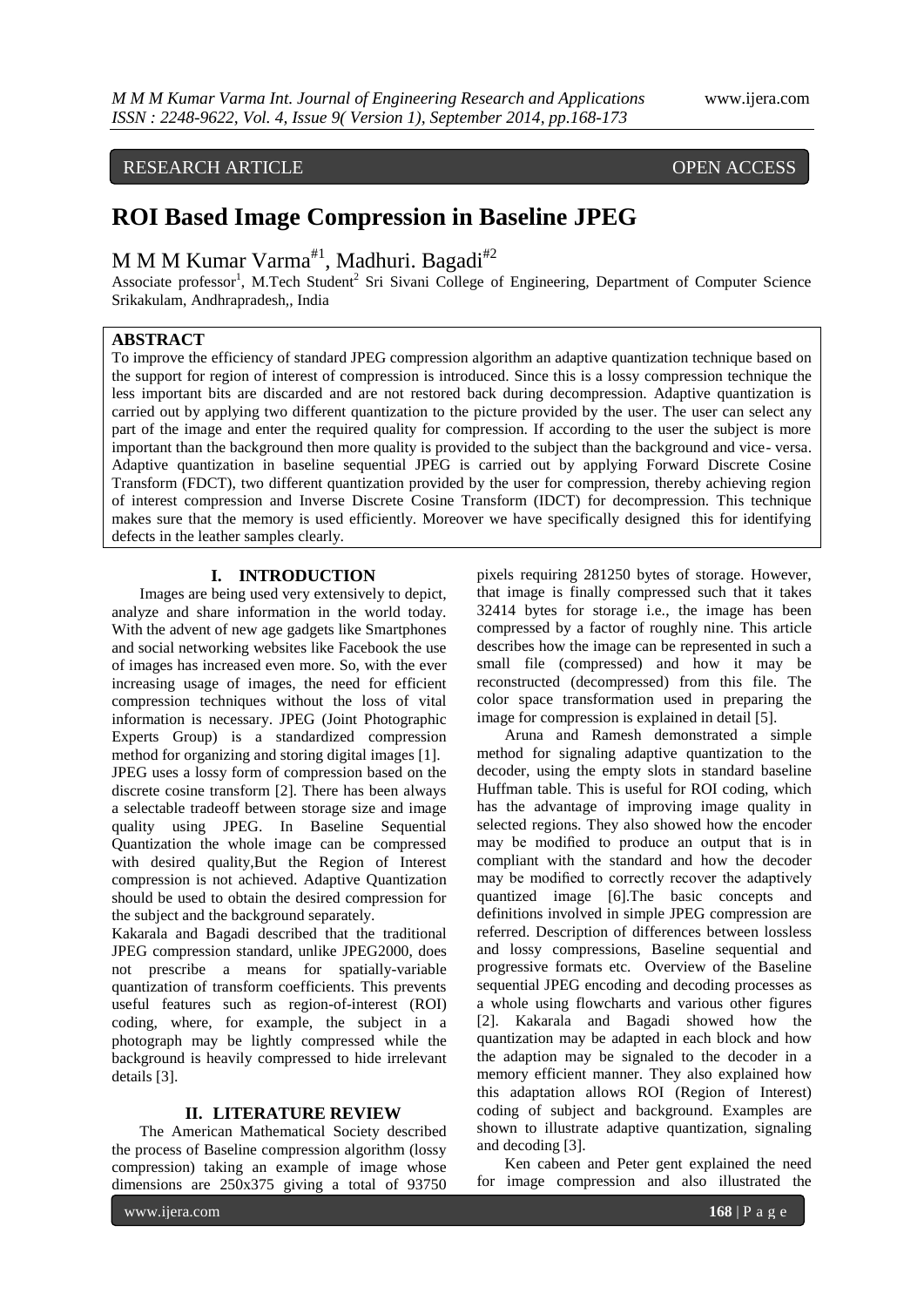various equations of the DCT and its uses with image compression. The JPEG method is described step by step in detail. They also showed how the DCT (Discrete Cosine Transformation) and the IDCT (Inverse DCT) are applied to each block. This whole process is demonstrated taking a matrix as an example which represents the block of image-pixel values [4].Tutorial-Po-Hong Wu, Ting-Yu Chen describes the popular JPEG still image coding format. The purpose is to compress images while maintaining acceptable image quality. Also the focus is on the DCT and quantization. The entropy coding is also briefly discussed [7].

# **III. PROPOSED ALGORITHM**



# **IV. DETAILED ALGORITHM OF COMPRESSION**

STEP 1: The image is broken into 8x8 Blocks of Pixels.

STEP 2: Working from left to right,top to bottom DCT(DiscreteCosine Transform) is applied to each block.

STEP 3: Each block is compressed through Quantization.

STEP 4: The array of compressed blocks that constitute the image is stored in drastically reduced amount of space.

STEP 5: When desired the image is re-constructed through Decompression, a process that Uses Inverse DCT.

STEPS 1-5 above use DCT based image Compression[8].

# **V. HOW JPEG ALGORITHM WORKS FOR A GIVEN IMAGE**

First, the image is broken into 8x8 blocks of pixels as shown in the image below.



*Fig: Shows an image with 8x8 blocks and inset image [image source[5]].*

Now we convert this image into a matrix representation of pixels. Let each pixel is represented by p bits, the pixel value is in the range of  $(0, 2^{p}-1)$ . We represent this matrix as Original as shown below.

|  |  |  | - 123                                                                                                                                                                                                                                                                            |
|--|--|--|----------------------------------------------------------------------------------------------------------------------------------------------------------------------------------------------------------------------------------------------------------------------------------|
|  |  |  |                                                                                                                                                                                                                                                                                  |
|  |  |  |                                                                                                                                                                                                                                                                                  |
|  |  |  |                                                                                                                                                                                                                                                                                  |
|  |  |  |                                                                                                                                                                                                                                                                                  |
|  |  |  |                                                                                                                                                                                                                                                                                  |
|  |  |  | 154 123 123 123 123 123 123 136<br>192 180 136 154 154 154 136 110<br>254 198 154 154 180 154 123<br>239 180 136 180 180 166 123 123<br>180 154 136 167 166 149 136 136<br>128 136 123 136 154 180 198 154<br>123 105 110 149 136 136 180 166<br>110 136 123 123 123 136 154 136 |

*Fig: Matrix representation of the pixels [4]*

Pixel values are shifted from  $(0,2^{p}-1)$  to  $(-2^{p}-1)$  $1,(2^{n}-1)-1)$ . Since our  $p=8$  so shift the values from $(0.255)$  to  $(-12.127)$  because DCT requires range be centered around 0.Each value of the matrix from left to right and top to bottom is leveled off by subtracting 128.We represent the matrix by M.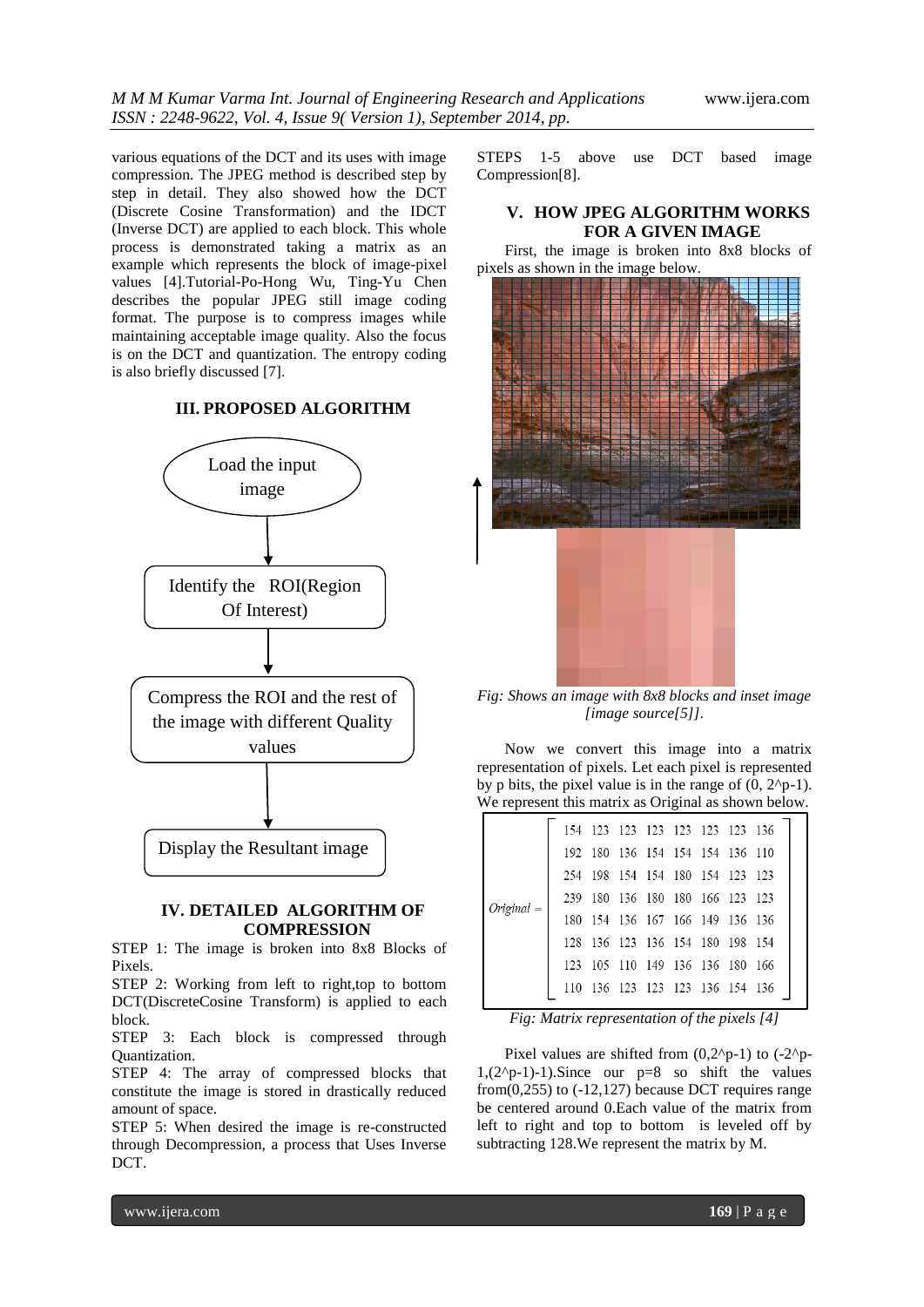*M M M Kumar Varma Int. Journal of Engineering Research and Applications* www.ijera.com *ISSN : 2248-9622, Vol. 4, Issue 9( Version 1), September 2014, pp.*

|              | $26 -5 -5 -5 -5 -5 -5 -8$               |                       |  |  |  |
|--------------|-----------------------------------------|-----------------------|--|--|--|
|              | 64 52 8 26 26 26 8 -18                  |                       |  |  |  |
|              | $126$ 70 26 26 52 26 -5 -5              |                       |  |  |  |
|              | $111$ $52$ $8$ $52$ $52$ $38$ $-5$ $-5$ |                       |  |  |  |
|              | 52 26 8 39 38 21 8                      |                       |  |  |  |
| $\mathbf{0}$ |                                         | $8 - 5 8 26 52 70 26$ |  |  |  |
|              | $-5$ $-23$ $-18$ 21 8 8 52 38           |                       |  |  |  |
| $-18$        | $8 -5 -5 -5 8 26 8$                     |                       |  |  |  |
|              |                                         |                       |  |  |  |

*Fig: Levelled of matrix [4]*

#### **1) Discrete Cosine Transform (DCT):**

DCT converts intensity function into weighted sum of periodic basis (cosine) functions. It identifies band of spectral information which can be thrown away without loss of quality .So DCT converts spatial domain to frequency domain.

The DCT equation computes the i,jth entry of the DCT of an image

$$
D(i,j)
$$
  
=  $\left(\frac{1}{\sqrt{2N}}\right) C(i) C(j) \sum \sum p(x,y) \cos \left[\frac{(2x+1)i\pi}{2N}\right] \cos \left[\frac{(2y+1)j\pi}{2N}\right]$ 

$$
C(u) = \frac{1}{\sqrt{2}} if u = 0
$$

$$
= 1 \qquad if u > 0
$$

Where x,y range from 0 to N-1

To get the matrix form of the above equation, we will use the following equation

$$
Ti, j = \frac{1}{\sqrt{N}} if i = 0
$$

$$
= \frac{\sqrt{2}}{\sqrt{N}} \cos \left[ \frac{(2j+1)i\pi}{2N} \right] if i > 0
$$

N is the size of the block.

 $P(x, y)$  represents x y<sup>th</sup> element of the image represented by matrix P.

DCT matrix of an 8x8 blocks is as shown below:

|       |  | .3536 .3536 .3536 .3536 .3536 .3536 .3536 .3536                     |  |  |
|-------|--|---------------------------------------------------------------------|--|--|
|       |  | $.4904$ $.4157$ $.2778$ $.0975$ $-0975$ $-2778$ $-4157$ $-4904$     |  |  |
|       |  | $.4619$ $.1913$ $-.1913$ $-.4619$ $-.4619$ $-.1913$ $.1913$ $.4619$ |  |  |
| $T =$ |  | $.4157 - .0975 - .4904 - .2778$ .2778 .4904 .0975 - 4157            |  |  |
|       |  | $.3536 - .3536 - .3536$ $.3536$ $.3536 - .3536 - .3536$ $.3536$     |  |  |
|       |  | $.2778 - .4904$ $.0975$ $.4157 - .4157$ $-.0975$ $.4904$ $-.2778$   |  |  |
|       |  | 1913. 4619 - 4619 - 1913 - 1913. 1913 - 1914. 1913.                 |  |  |
|       |  | .0975 -.2778 .4157 -.4904 .4904 -.4157 .2778 -.0975                 |  |  |
|       |  |                                                                     |  |  |

*Fig: DCT matrix for 8x8 blocks [4]*

Resultant Matrix D is obtained by multiplying original matrix M with DCT matrix T and then again multiplying with transpose of DCT matrix T' so that the original value of M is retained.

The Discrete Cosine Transformation is accomplished by matrix multiplication

 **D=TMT'** Resultant Matrix D is obtained:

|       |                                                            |  |  | $162.3$ 40.6 20.0 72.3 30.3 12.5 -19.7 -11.5              |      |  |
|-------|------------------------------------------------------------|--|--|-----------------------------------------------------------|------|--|
|       |                                                            |  |  | $30.5$ $108.4$ $10.5$ $32.3$ $27.7$ $-15.5$ $18.4$ $-2.0$ |      |  |
|       |                                                            |  |  | $-94.1$ $-60.1$ 12.3 $-43.4$ $-31.3$ 6.1 $-3.3$ 7.1       |      |  |
| $D =$ | $-38.6$ $-83.4$ $-5.4$ $-22.2$ $-13.5$ $15.5$ $-1.3$ $3.5$ |  |  |                                                           |      |  |
|       |                                                            |  |  | $-31.3$ $17.9$ $-5.5$ $-12.4$ $14.3$ $-6.0$ $11.5$ $-6.0$ |      |  |
|       |                                                            |  |  | $-0.9$ $-11.8$ 12.8 0.2 28.1 12.6 8.4 2.9                 |      |  |
|       |                                                            |  |  | $4.6$ $-2.4$ $12.2$ $6.6$ $-18.7$ $-12.8$ $7.7$ $12.0$    |      |  |
|       | $-10.0$ 11.2 7.8 $-16.3$ 21.5 0.0 5.9                      |  |  |                                                           | 10.7 |  |
|       |                                                            |  |  |                                                           |      |  |

*Fig: Resultant Matrix D. [4]*

### **2) QUANTIZATION**

Varying levels in 8x8 blocks of DCT coefficient in which compression and quantization are obtained by selecting specific quantization matrices are compressed by quantization.

|  |  |  | 16 11 10 16 24 40 51 61     |     |  |
|--|--|--|-----------------------------|-----|--|
|  |  |  | 12 12 14 19 26 58 60 55     |     |  |
|  |  |  | 14 13 16 24 40 57 69 56     |     |  |
|  |  |  | 14 17 22 29 51 87 80        | -62 |  |
|  |  |  | 18 22 37 56 68 109 103 77   |     |  |
|  |  |  | 24 35 55 64 81 104 113 92   |     |  |
|  |  |  | 49 64 78 87 103 121 120 101 |     |  |
|  |  |  | 72 92 95 98 112 100 103 99  |     |  |

*Fig: Quantized 8x8 block of DCT coefficients (level 50). [4]*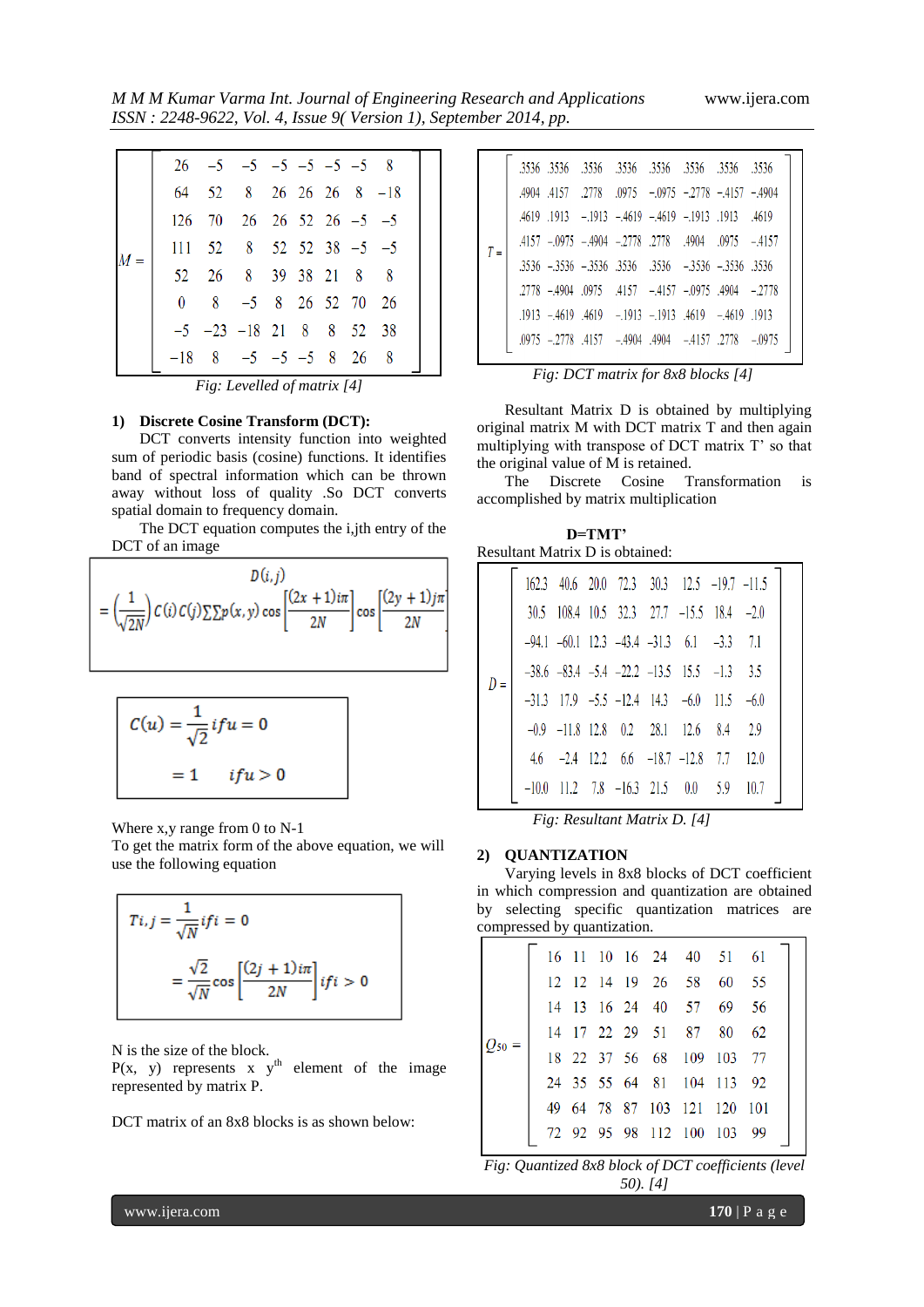For a quality level greater than 50 (less compression, higher image quality), the standard quantization matrix is multiplied by (100-quality level)/50. For a quality level less than 50 (more compression, lower image quality), the standard quantization matrix is multiplied by 50/quality level. [4]

| 80 |    | 60 50 80 120 200 255 255        |                       |  |  |
|----|----|---------------------------------|-----------------------|--|--|
| 55 | 60 |                                 | 70 95 130 255 255 255 |  |  |
| 70 |    | 65 80 120 200 255 255 255       |                       |  |  |
|    |    | 70 85 110 145 255 255 255 255   |                       |  |  |
| 90 |    | 110 185 255 255 255 255 255     |                       |  |  |
|    |    | 120 175 255 255 255 255 255 255 |                       |  |  |
|    |    | 245 255 255 255 255 255 255 255 |                       |  |  |
|    |    | 255 255 255 255 255 255 255 255 |                       |  |  |
|    |    |                                 |                       |  |  |

*Fig: Quantized 8x8 block of DCT coefficients (level 10). [4]*

|   |  |  | 3 2 2 3 5 8 10 12       |  |
|---|--|--|-------------------------|--|
|   |  |  | 2 2 3 4 5 12 12 11      |  |
| 3 |  |  | 3 3 5 8 11 14 11        |  |
|   |  |  | 3 3 4 6 10 17 16 12     |  |
| 4 |  |  | 4 7 11 14 22 21 15      |  |
|   |  |  | 5 7 11 13 16 12 23 18   |  |
|   |  |  | 10 13 16 17 21 24 24 21 |  |
|   |  |  | 14 18 19 20 22 20 20 20 |  |

*Fig: Quantized 8x8 block of DCT coefficients (level 90). [4]*

Quantization is achieved by dividing each element in the transformed image matrix D by the corresponding element in the quantization matrix, and then rounding to the nearest integer value.



Quantization matrix Q50 is used:

| $10$ 4 2 5 1 0 0 0<br>9 1 2 1 0 0 0<br>$\overline{3}$<br>$-7$ $-5$ 1 $-2$ $-1$ 0 0 0<br>$-3$ $-5$ 0 $-1$ 0 0 0 0<br>1 0 0 0 0 0 0<br>$0\quad 0\quad 0\quad 0\quad 0\quad 0\quad 0$<br>$\bf{0}$<br>$0\quad 0\quad 0\quad 0\quad 0\quad 0$<br>$\theta$<br>$\overline{0}$<br>$0\quad 0\quad 0\quad 0\quad 0\quad 0\quad 0$ |  |  |  |  |  |  |
|-------------------------------------------------------------------------------------------------------------------------------------------------------------------------------------------------------------------------------------------------------------------------------------------------------------------------|--|--|--|--|--|--|
|                                                                                                                                                                                                                                                                                                                         |  |  |  |  |  |  |
|                                                                                                                                                                                                                                                                                                                         |  |  |  |  |  |  |
|                                                                                                                                                                                                                                                                                                                         |  |  |  |  |  |  |
|                                                                                                                                                                                                                                                                                                                         |  |  |  |  |  |  |
|                                                                                                                                                                                                                                                                                                                         |  |  |  |  |  |  |
|                                                                                                                                                                                                                                                                                                                         |  |  |  |  |  |  |
|                                                                                                                                                                                                                                                                                                                         |  |  |  |  |  |  |
|                                                                                                                                                                                                                                                                                                                         |  |  |  |  |  |  |

*Fig: Quantized Matrix [4].*

In the matrix C obtained above, the lowest frequency coefficients situated in the upper –left corner are sensitive to human eye, so they are not discarded where as high frequency coefficients which are less important situated in the lower right corner are discarded leading to a lossy compression.

#### **3) CODING**

The image which is constituted of an array of compressed blocks is stored in a drastically reduced amount of space. An encoder converts all coefficients of quantized matrix C to a stream of binary data after which most of the coefficients are zeros.



*Fig: zig-zag sequence of compressed binary data [4].*

#### **4) DECOMPRESSION**

Then the image is re-constructed through decompression, a process that uses the Inverse DCT.Reconstruction of our image begins by decoding the bit stream representing the quantized matrix C.

$$
Ri, j = (Qi, j) * (Ci, j)
$$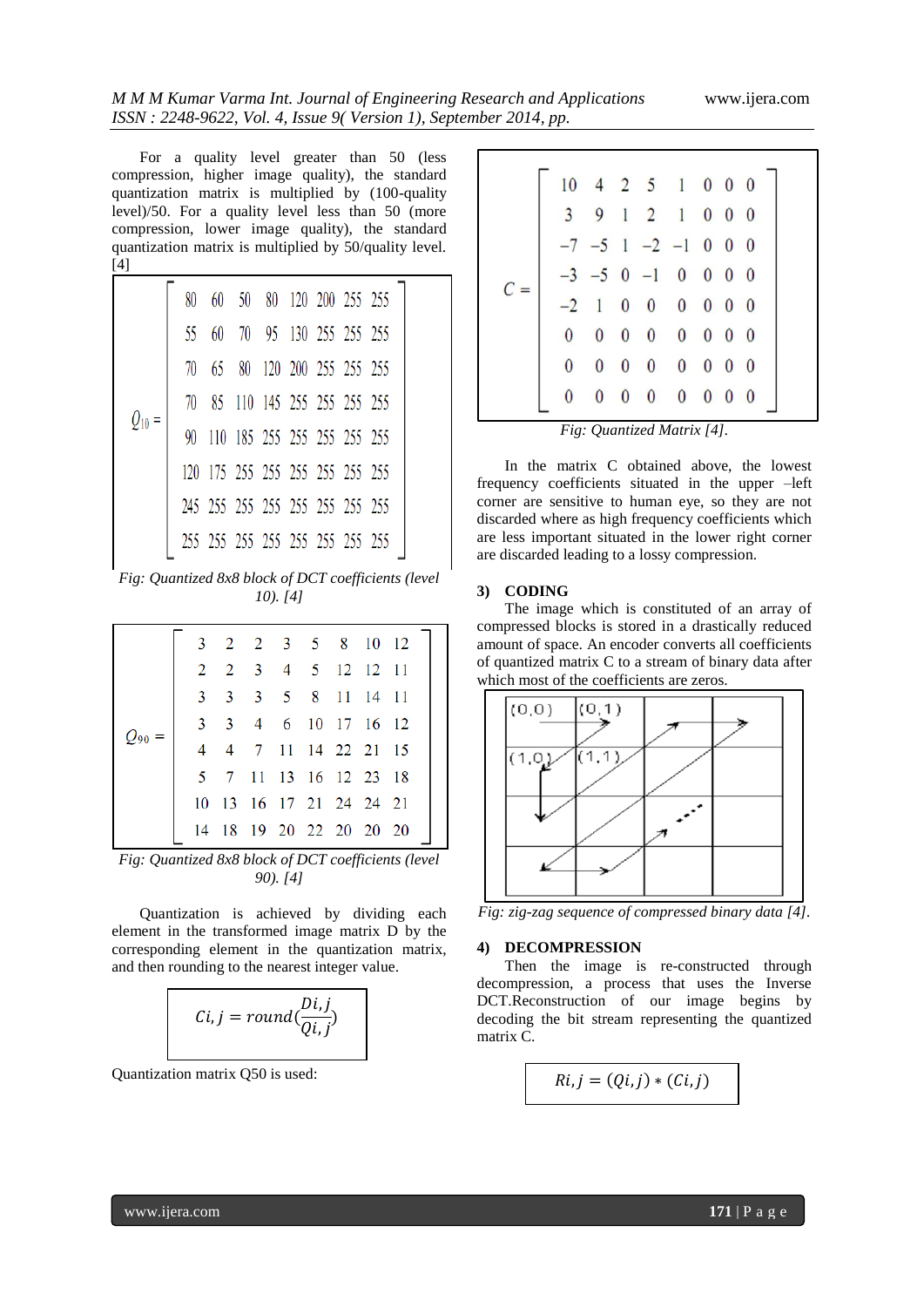|                |                                 |                |                                 | 160 44 20 80 24 0 0 0            |                   |  |
|----------------|---------------------------------|----------------|---------------------------------|----------------------------------|-------------------|--|
|                |                                 |                |                                 | 36 108 14 38 26 0 0 0            |                   |  |
|                |                                 |                |                                 | $-98$ $-65$ 16 $-48$ $-40$ 0 0 0 |                   |  |
|                |                                 |                |                                 | $-42$ $-85$ 0 $-29$ 0 0 0 0      |                   |  |
|                |                                 |                |                                 | $-36$ 22 0 0 0 0 0 0             |                   |  |
| $\overline{0}$ | 0                               | $\overline{0}$ | $\overline{0}$                  | $0\quad 0\quad 0\quad 0$         |                   |  |
| 0              | $\begin{matrix} 0 \end{matrix}$ | $\overline{0}$ | $\begin{matrix} 0 \end{matrix}$ | $0\quad 0\quad 0\quad 0$         |                   |  |
|                | 0                               | $\overline{0}$ | $\mathbf{0}$                    | $\begin{matrix} 0 \end{matrix}$  | $0\quad 0\quad 0$ |  |

# **5) INVERSE DISCRETE COSINE TRANSFORM(IDCT)**

The Inverse Discrete Cosine Transform (IDCT) is applied to matrix R by multiplying transpose of DCT matrix first T' and then with DCT matrix T, which is rounded to the nearest integer. Original Matrix M is obtained by adding 128 to each entry so that the pixel value range from  $(0, 2^{p}-1)$ .

 $N = round(T' R T) + 128$ 

|                |     |     | 149 134 119 116 121 126 127 128 |  |  |
|----------------|-----|-----|---------------------------------|--|--|
|                |     |     | 204 168 140 144 155 150 135 125 |  |  |
|                |     |     | 253 195 155 166 183 165 131 111 |  |  |
|                |     |     | 245 185 148 166 184 160 124 107 |  |  |
| Decompressed = | 188 |     | 149 132 155 172 159 141 136     |  |  |
|                |     |     | 132 123 125 143 160 166 168 171 |  |  |
|                | 109 | 119 | 126 128 139 158 168 166         |  |  |
|                |     |     | 127 127 114 118 141 147 135     |  |  |

*Fig: Output Matrix (Decompressed) [4].*

# **VI. EXPERIMENTAL RESULTS**

The process of coding was carried out with the help of MATLAB. First with the quality value provided by the user, the pure image is compressed with the desired quality.Finally the selected portion which is important to the user is compressed by providing more quality and the portion of image which is irrelevant to the user is compressed with less quality, thus gaining Region of Interest compression. This process is implemented on defective leather

samples. Here, only the defective part of the leather sample is important and thus we can use Region of interest compression by compressing the defect with high quality so that the defect is very clear. Whereas the rest of the sample can be compressed more as it contains the irrelevant information. Thus, Region of interest compression gives more efficient results(by highlighting the defects) than compressing the whole image with the same quality.

The original image of a leather sample is



Complete image compression with quality 95%



The size of this image which is compressed with the same quality throughout is 35.5MB.

# **VII. REGION OF INTEREST COMPRESSION**

The Region of Interest is selected i.e. the defect is selected by the user

www.ijera.com **172** | P a g e